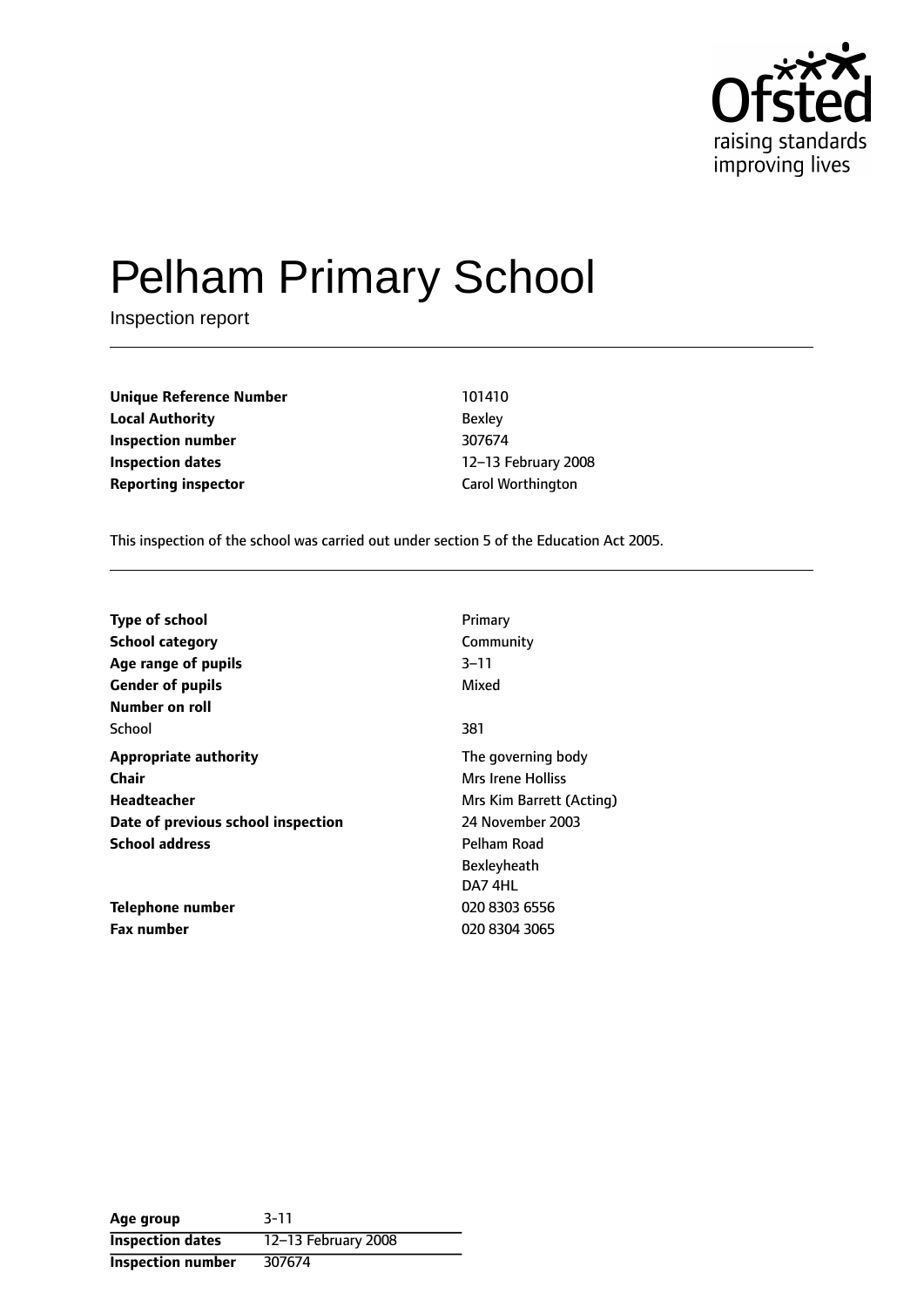.

© Crown copyright 2008

#### Website: www.ofsted.gov.uk

This document may be reproduced in whole or in part for non-commercial educational purposes, provided that the information quoted is reproduced without adaptation and the source and date of publication are stated.

Further copies of this report are obtainable from the school. Under the Education Act 2005, the school must provide a copy of this report free of charge to certain categories of people. A charge not exceeding the full cost of reproduction may be made for any other copies supplied.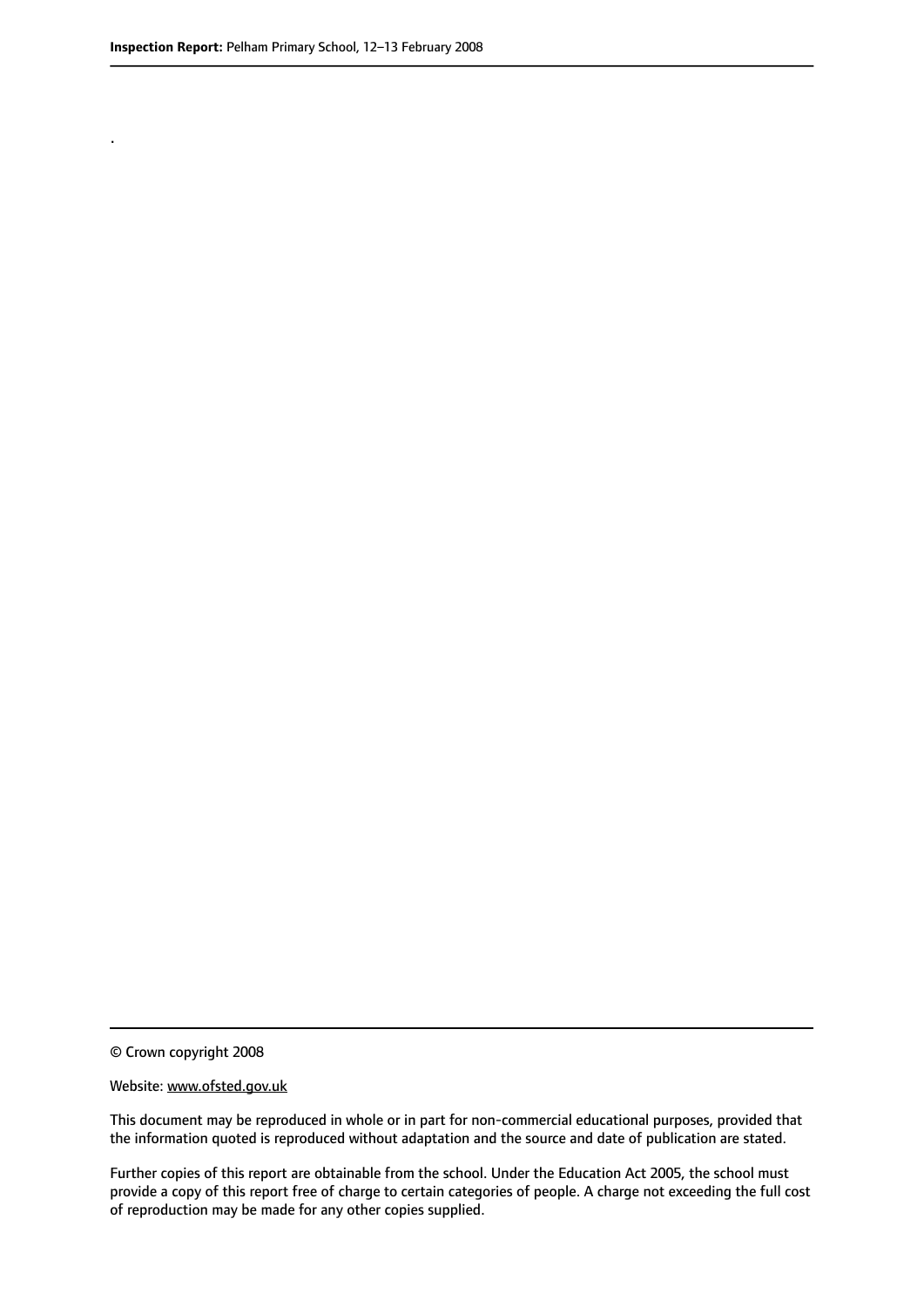### **Introduction**

The inspection was carried out by three Additional Inspectors.

#### **Description of the school**

Pelham is a larger than average primary school situated in an area of mixed housing. Most pupils are of White British heritage, with the remainder from a wide mix of backgrounds, including increasing numbers from the enlarged European Community. Most speak English as their first language. The percentage with learning and/or behavioural difficulties is higher than average. The school has a specialist unit for pupils with hearing impairment. Pupil mobility is above that in most schools. The school has faced severe disruption to its leadership over the last few years. The local authority (LA) has allocated a consultant headteacher to the school. A permanent headteacher has been appointed for the start of the summer term.

#### **Key for inspection grades**

| Grade 1 | Outstanding  |
|---------|--------------|
| Grade 2 | Good         |
| Grade 3 | Satisfactory |
| Grade 4 | Inadequate   |
|         |              |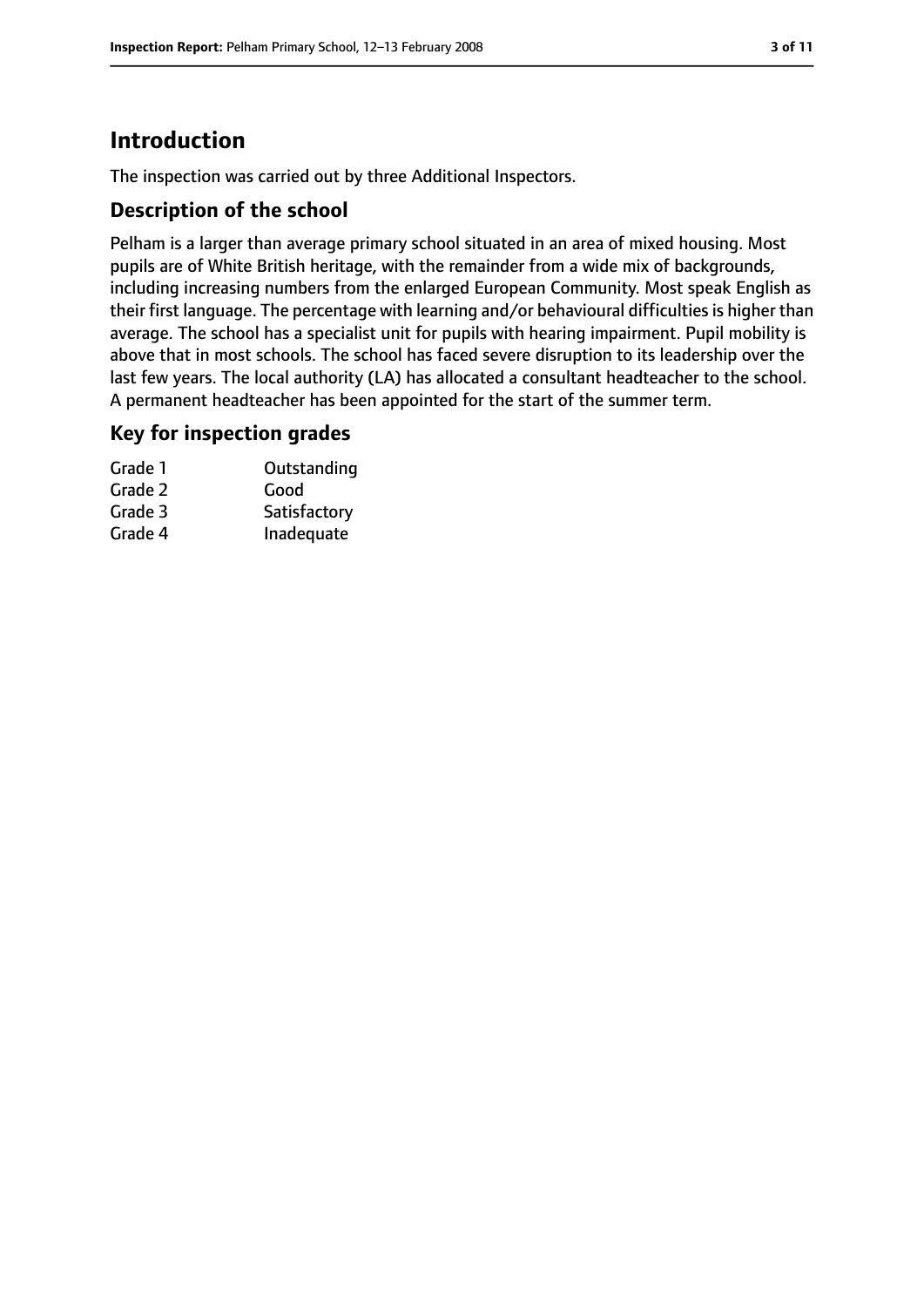### **Overall effectiveness of the school**

#### **Grade: 4**

In accordance with section 13 (3) of the Education Act 2005, Her Majesty's Chief Inspector is of the opinion that this school requires special measures because it is failing to give its pupils an acceptable standard of education and the persons responsible for leading, managing or governing the school are not demonstrating the capacity to secure the necessary improvement.

In recent years, the lack of permanent leadership has contributed to a general decline in pupils' standards and achievement. Since the beginning of the current academic year, there is some evidence of improvement in the school's ethos, pupils' skills in reading and the quality of teaching. However, these improvements have not yet had a significant positive impact orsecured sustained progress. As a result, standards are too low and underachievement is widespread. Pupils generally enter the school with average abilities. The 2007 tests for eleven-year-olds showed standards to be well below average in English and mathematics, and exceptionally low in science. Standards for seven year olds were below average in reading and mathematics and exceptionally low in writing. Pupils' work and the school's assessment data show that underachievement is still widespread in writing, mathematics and science, but there is some slight improvement in reading throughout the school. This improvement is unevenly spread and is more apparent for younger pupils.

Leadership and management are inadequate, as is the school's capacity for sustained improvement. The acting headteacher has a clear view about how to develop the school, but has been unable to delegate responsibility widely enough. This is because the school's weak record of professional development prior to this academic year resulted in staff needing training before being able to take on management roles confidently. Consequently, leadership at all levels has not been effective in raising achievement. The leadership group has correctly identified areas for improvement, but has no effective systems for measuring the impact of the changes made. Governors are supportive of the school and are aware of the difficulties it has faced. They alerted the local authority to the leadership problems and have been undertaking training to improve their monitoring role.

The school has put into place sound measures to improve teaching and these are starting to make a difference. Teaching and learning are now broadly satisfactory, but there is not enough consistently good teaching to bring about the rapid progress necessary to overcome past underachievement.

Pupils receive good pastoral care. In the hearing impaired unit, the outstanding preparation and guidance pupils receive enables them to be fully included in lessons and the general life of the school. Pupils' spiritual, moral, social and cultural development is satisfactory. Their attendance is well below average.

Some parents expressed anxiety about bullying, but most pupils say they feel safe and any bullying is dealt with effectively. The behaviour of most pupils is satisfactory but there remain disruptions to learning by a few pupils. Pupils keep fit and healthy through wise food choices and participation in active sports. They take effective safety precautions in practical lessons such as science. There are satisfactory opportunities for pupils to take on responsibility as monitors . Some become house captains, play leaders, or serve on the school council. The eco-group actively leads the school in recycling waste.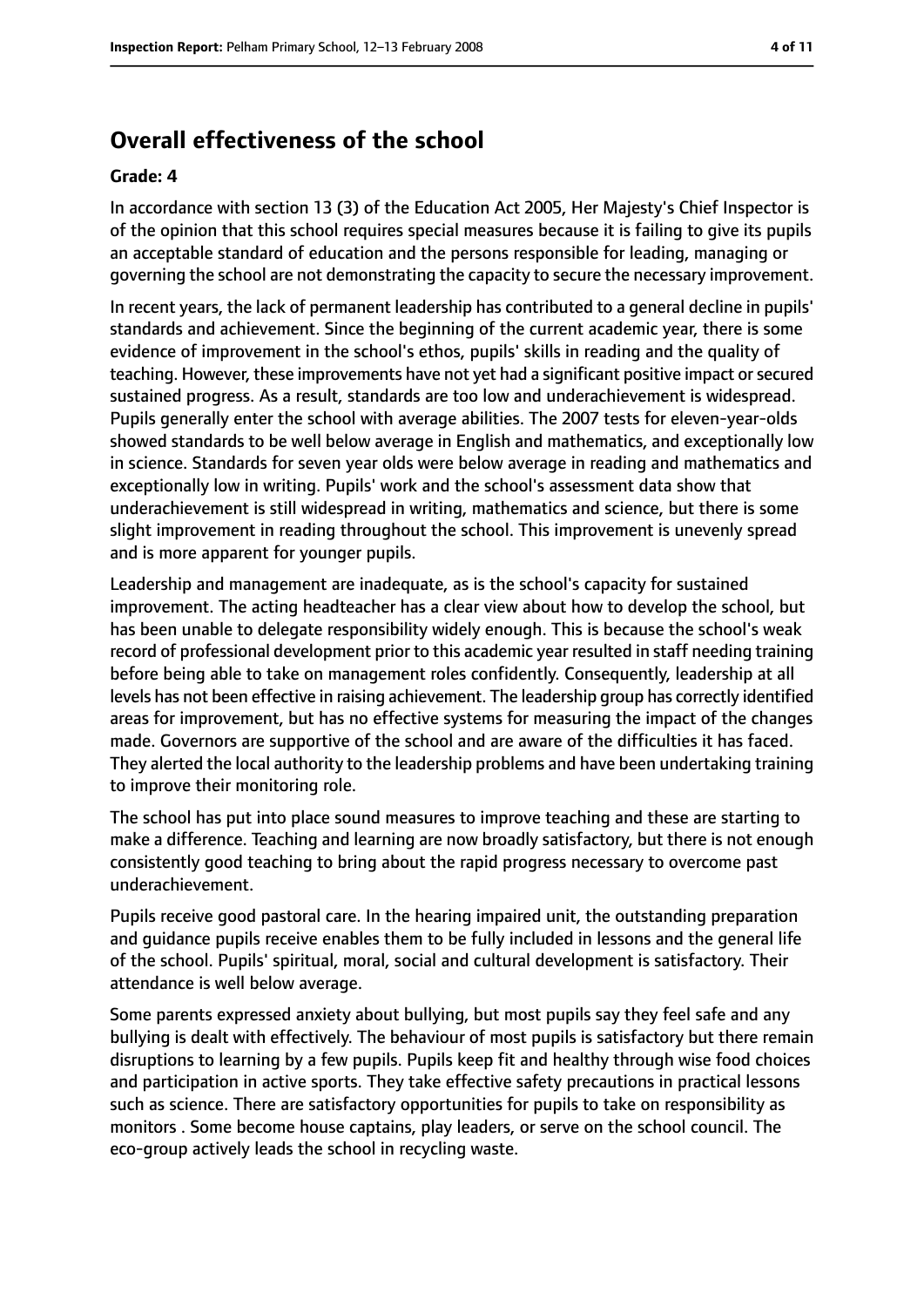## **Effectiveness of the Foundation Stage**

#### **Grade: 4**

Current assessments show that children start the Foundation Stage with skills and understanding similar to those expected for children of that age but do not make enough progress by the end. Provision in the Nursery class is satisfactory, with strengths in the promotion of speaking and listening and excellent relationships between staff and children. The caring relationships help pupils to settle and personal development is satisfactory. In Reception, recent improvements in letter and sound work aid better reading and writing, but children have too few opportunities to develop their writing. In mathematical development, children learn basic counting skills, but activities do not promote early calculations well enough. The small size of the adjoining outside area for Reception children hampers the promotion of a totally integrated curriculum, so they have limited opportunities to explore the world around them. Standards in Reception are beginning to improve but remain below average. The past low performance at the end of the Foundation Stage has improved enough, to prepare children as well as possible for life in Year 1.

#### **What the school should do to improve further**

- Raise standards in English, mathematics and science.
- Ensure that teaching consistently challenges pupils to achieve as well as they can.
- Improve leadership and management by making leaders at all levels accountable for standards and achievement.
- Work with parents to improve attendance.

### **Achievement and standards**

#### **Grade: 4**

Pupils' achievement is inadequate. In recent years, the school's performance in national tests has fluctuated, but has remained below average. Pupils have made unsatisfactory and often poor progress. They did not reach the standards of which they were capable. Pupils' work and the school's assessment data show that underachievement is still widespread. Pupils in the hearing-impaired unit make outstanding progress in developing communication skills, through the excellent support they receive. Pupils with learning difficulties make better progress in English than in mathematics and science, but still underachieve. Pupils' skills in information and communication technology are much better developed than those of literacy and numeracy, particularly for older pupils.

### **Personal development and well-being**

#### **Grade: 3**

Pupils' social development is good. They are happy, and socialise with each other well. Pupils enjoy active sport; dance is particularly popular with both boys and girls. They are proud of the school's 'golden apple' Healthy School award. The school council is lively and feels that its voice is heard. The school choir raises money to support a local hospice and pupils visit in the local community. Although pupils say they enjoy school, they do not express enjoyment of learning in other ways. Attendance remains well below average, though there has been improvement in the current year. The school has many children with significant medical problems who genuinely need time off school. Older pupils enjoy the opportunities to learn in the specialist facilities of their secondary school, which prepares them for the transition. They transfer with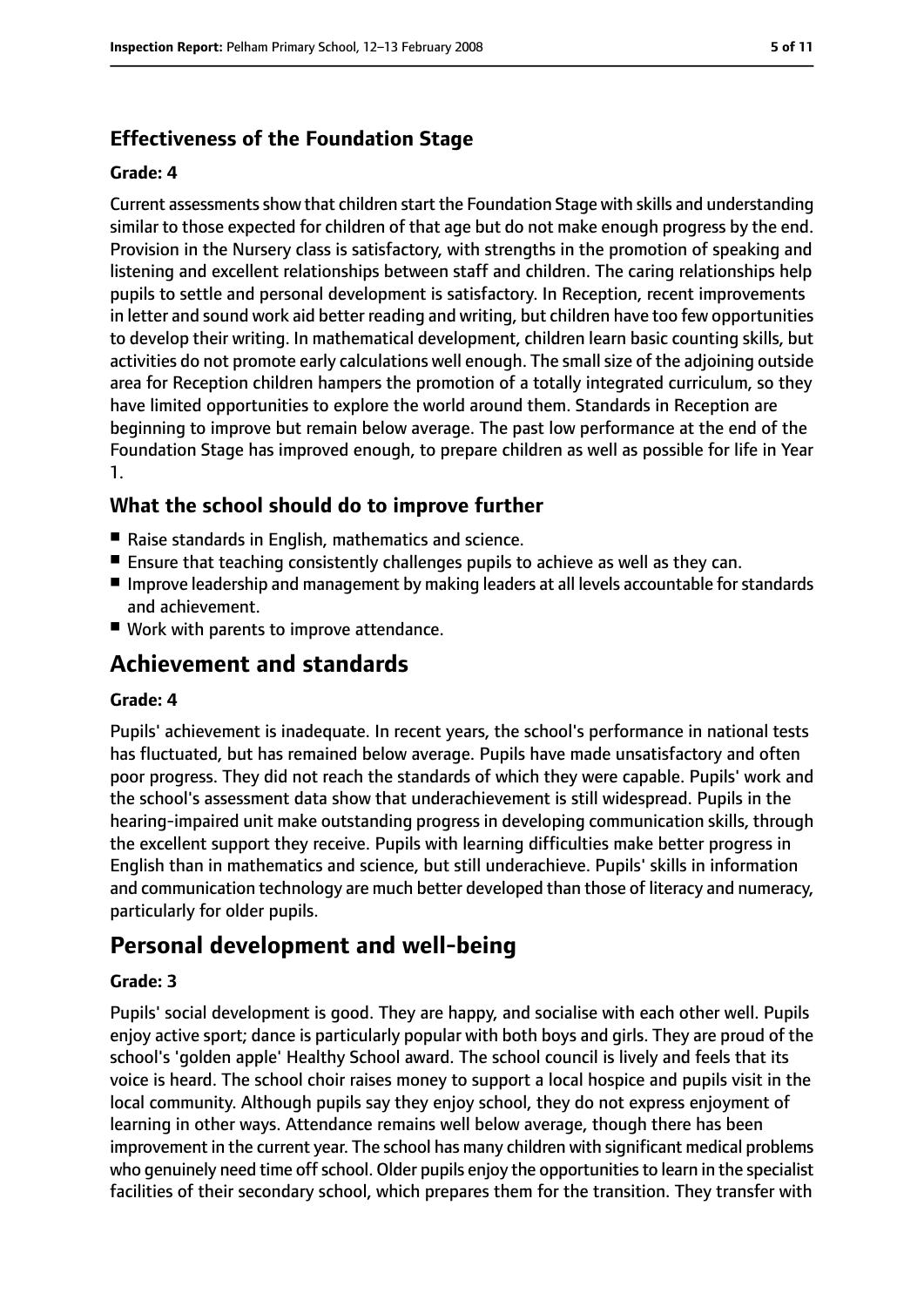weak basic skills in literacy and numeracy, which means that their preparation for secondary education and the world beyond is inadequate.

### **Quality of provision**

### **Teaching and learning**

#### **Grade: 3**

Leadership disruption has had a negative impact on the consistency of teaching. The current programme of lesson observations, coaching and training is starting to be effective. The school's monitoring records show that teaching has improved since the beginning of this academic year and is now satisfactory. There is evidence of some good teaching and learning in most years, but it is not sufficient to ensure pupils quickly make up lost ground. Training in the new primary strategy is helping to raise the quality of teaching and teachers are beginning to consider pupils' learning styles, in order to improve their progress. Teachers are using new accurate assessments to move pupils on to the next stage in their learning, but they are not yet introducing more challenging individual targets effectively enough to help pupils progress quickly. Teachers have planned 'catch-up' sessions effectively so that pupils have a greater chance of meeting their end of year targets. In year 6 these are, however, not ambitious enough and reflect the low expectations of the past.

#### **Curriculum and other activities**

#### **Grade: 3**

The majority of pupils enjoy enrichment activities and clubs, particularly in music, sport and caring for the environment. The school's work on national initiatives is resulting in a more practical curriculum focus, which pupils enjoy. Gaps in mathematics and science knowledge have been identified but the development of higher-level skills in these subjects is not given enough emphasis to challenge the most able. The curriculum is modified really well for the pupils with hearing impairment by the use of visual materials and individual tuition.

#### **Care, guidance and support**

#### **Grade: 3**

Pastoral care for pupils is good. They feel safe, and the school has secure practices in place to safeguard pupils. The pupils like their teachers, and say that they are kind and attentive. The care and support given to pupils in the hearing unit is outstanding. Pupils say marking is helpful and makes them aware of what they have to do to improve. They often work on these improvements and corrections in 'early morning' work time. Inspectors found this to be inconsistent between classes. Older pupils have specific targets and sound guidance for improvement in English and mathematics, but rarely in science. Pupils with learning difficulties have better support and guidance for literacy; they make better progress in reading than in mathematics or science. Systems for encouraging good attendance are not effective enough and the number of pupils attending regularly is not increasing rapidly enough.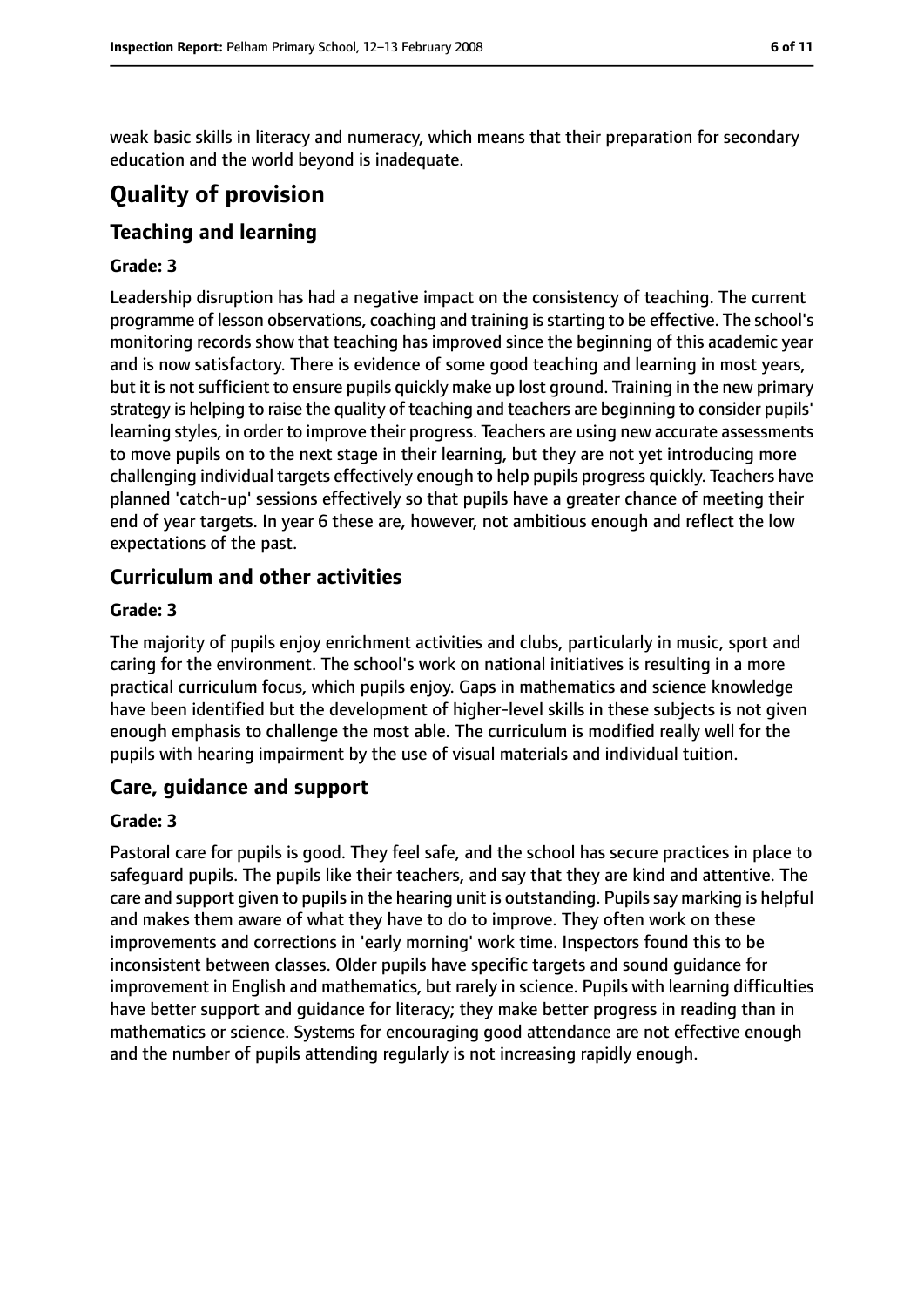#### **Leadership and management**

#### **Grade: 4**

The acting headteacher is committed to improvement and ensures that the school runs smoothly on a day-to-day basis. Leaders at all levels are very keen to see improvement and since the start of the current academic year, their leadership skills have begun to develop rapidly through intensive training. The local authority and support consultant headteacher have more recently provided helpful guidance. There are indications that improvement is starting to take place, but it is not yet consistent, nor sustained in its impact on pupils' achievements. School self-evaluation is satisfactory. Staff know and are realistic about the school's strengths and weaknesses. The decline in standards has been apparent to staff, governors and some parents for some time but action taken only dates from the beginning of the current academic year. Targets to improve standards are set, but they are not challenging enough, especially in mathematics and for higher attaining pupils.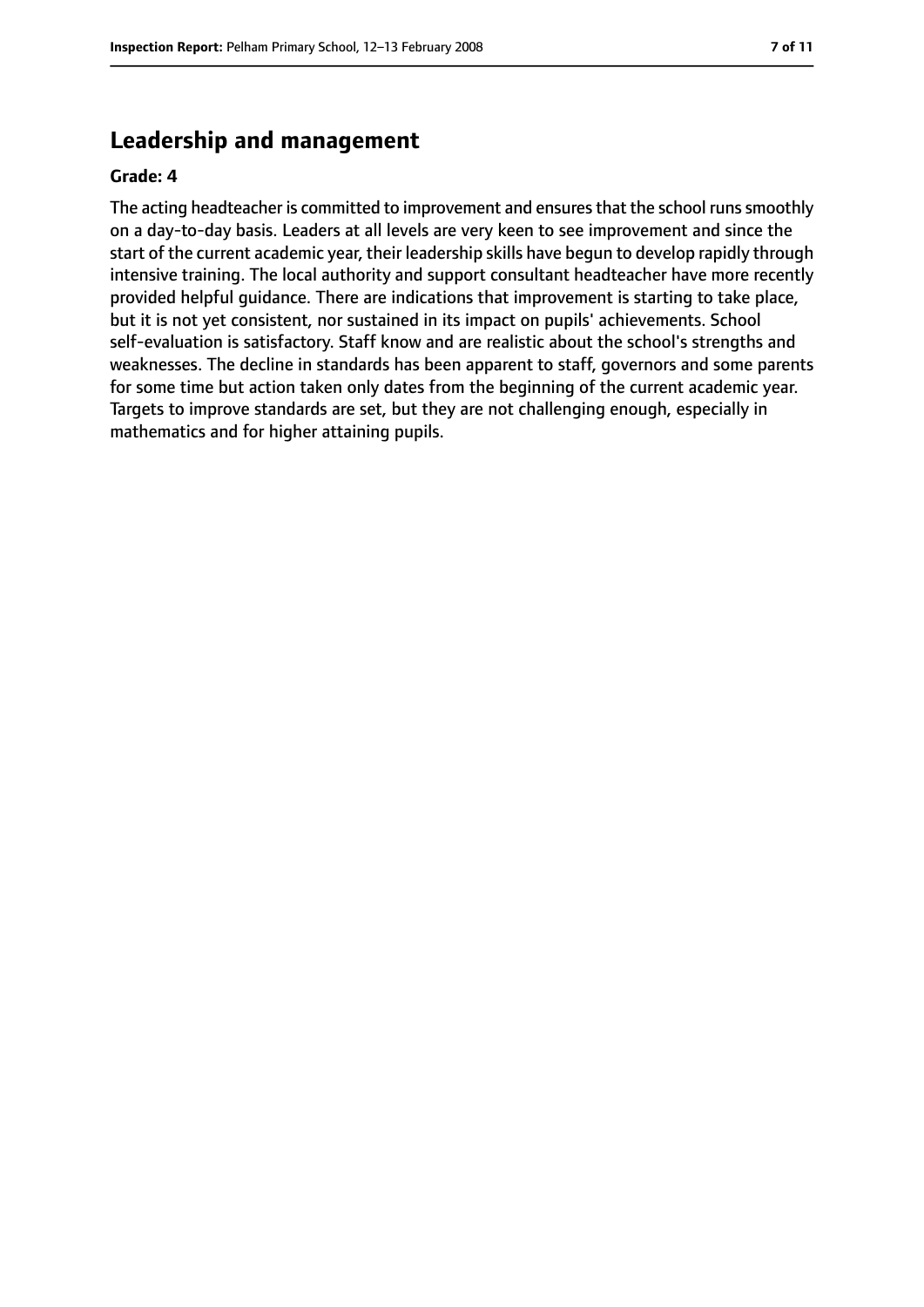**Any complaints about the inspection or the report should be made following the procedures set out in the guidance 'Complaints about school inspection', which is available from Ofsted's website: www.ofsted.gov.uk.**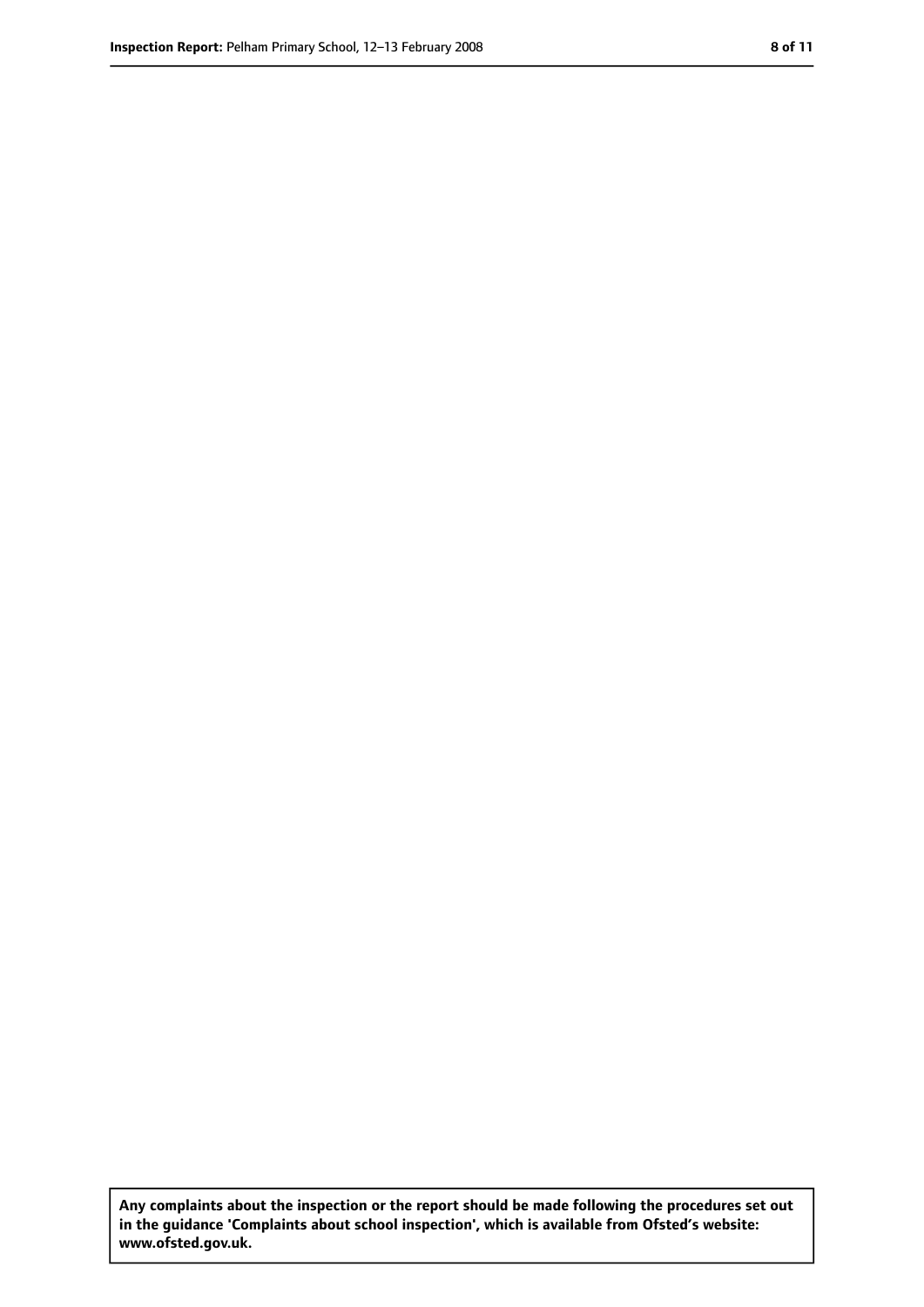#### **Annex A**

### **Inspection judgements**

| $^{\backprime}$ Key to judgements: grade 1 is outstanding, grade 2 good, grade 3 satisfactory, and | <b>School</b>  |
|----------------------------------------------------------------------------------------------------|----------------|
| arade 4 inadequate                                                                                 | <b>Overall</b> |

### **Overall effectiveness**

| How effective, efficient and inclusive is the provision of education, integrated<br>care and any extended services in meeting the needs of learners? | 4  |
|------------------------------------------------------------------------------------------------------------------------------------------------------|----|
| Effective steps have been taken to promote improvement since the last<br>inspection                                                                  | No |
| How well does the school work in partnership with others to promote learners'<br>well-being?                                                         |    |
| The effectiveness of the Foundation Stage                                                                                                            |    |
| The capacity to make any necessary improvements                                                                                                      |    |

#### **Achievement and standards**

| How well do learners achieve?                                                                               |  |
|-------------------------------------------------------------------------------------------------------------|--|
| The standards <sup>1</sup> reached by learners                                                              |  |
| How well learners make progress, taking account of any significant variations between<br>groups of learners |  |
| How well learners with learning difficulties and disabilities make progress                                 |  |

#### **Personal development and well-being**

| How good is the overall personal development and well-being of the<br>learners?                                  |  |
|------------------------------------------------------------------------------------------------------------------|--|
| The extent of learners' spiritual, moral, social and cultural development                                        |  |
| The extent to which learners adopt healthy lifestyles                                                            |  |
| The extent to which learners adopt safe practices                                                                |  |
| How well learners enjoy their education                                                                          |  |
| The attendance of learners                                                                                       |  |
| The behaviour of learners                                                                                        |  |
| The extent to which learners make a positive contribution to the community                                       |  |
| How well learners develop workplace and other skills that will contribute to<br>their future economic well-being |  |

#### **The quality of provision**

| How effective are teaching and learning in meeting the full range of the<br>learners' needs?          |  |
|-------------------------------------------------------------------------------------------------------|--|
| How well do the curriculum and other activities meet the range of needs<br>and interests of learners? |  |
| How well are learners cared for, guided and supported?                                                |  |

 $^1$  Grade 1 - Exceptionally and consistently high; Grade 2 - Generally above average with none significantly below average; Grade 3 - Broadly average to below average; Grade 4 - Exceptionally low.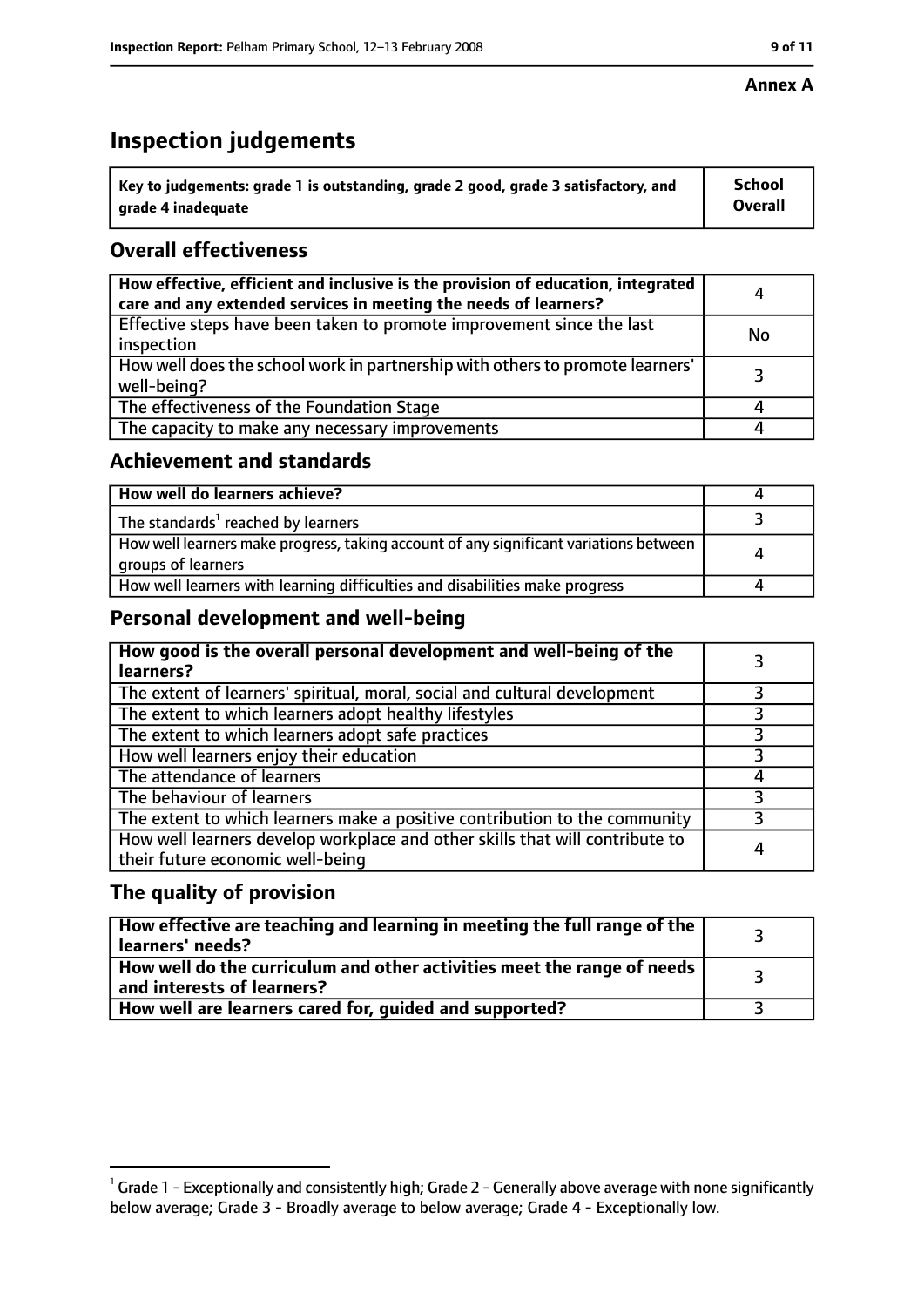### **Annex A**

### **Leadership and management**

| How effective are leadership and management in raising achievement<br>and supporting all learners?                                              |            |
|-------------------------------------------------------------------------------------------------------------------------------------------------|------------|
| How effectively leaders and managers at all levels set clear direction leading<br>to improvement and promote high quality of care and education |            |
| How effectively leaders and managers use challenging targets to raise standards                                                                 | 4          |
| The effectiveness of the school's self-evaluation                                                                                               |            |
| How well equality of opportunity is promoted and discrimination tackled so<br>that all learners achieve as well as they can                     |            |
| How effectively and efficiently resources, including staff, are deployed to<br>achieve value for money                                          |            |
| The extent to which governors and other supervisory boards discharge their<br>responsibilities                                                  | 3          |
| Do procedures for safequarding learners meet current government<br>requirements?                                                                | Yes        |
| Does this school require special measures?                                                                                                      | <b>Yes</b> |
| Does this school require a notice to improve?                                                                                                   | No         |